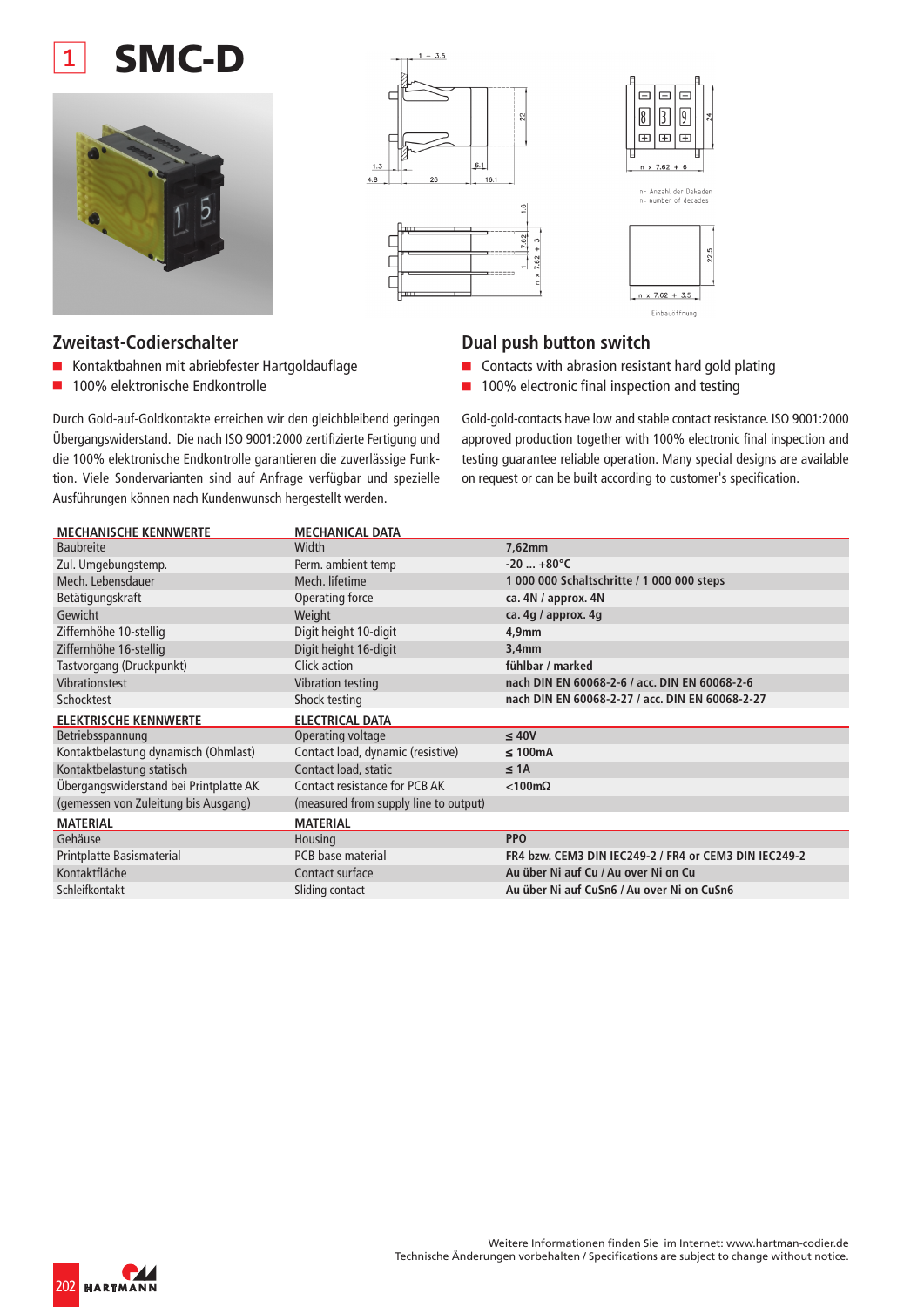# **SMC-D**

#### **CODIERUNGEN / CODES**

-

| Decimal                                                            | 10 | Code: SMC-D 111 3 4 5        |  |  |
|--------------------------------------------------------------------|----|------------------------------|--|--|
| <b>BCD</b>                                                         | 10 | Code: SMC-D 131 3 4 5        |  |  |
| <b>BCD Complement</b>                                              | 10 | Code: SMC-D 137 3 4 5        |  |  |
| BCD+Complement                                                     | 10 | Code: SMC-D 141 3 4 5        |  |  |
| Hexadecimal                                                        | 16 | Code: <b>SMC-D 301</b> 3 4 5 |  |  |
| Cadicuteballan siska Caita 344   Cadina teklas planes saa papa 344 |    |                              |  |  |

**Codiertabellen siehe Seite 211 / Coding tables please see page 211**



kurzschließende Schaltweise / shorting switching mode

Bohrungen Ø1mm für Löt- und Steckanschluss / Through holes Ø1mm for soldering and socket connections

Gehäuse schwarz, Ziffernrolle schwarz, Beschriftung weiß / housing black, drum black, digits white



### **ZUBEHÖR / ACCESSORIES**

Abstandsplatte / Spacer Code: **SMC-A**



Abschlussplattenpaar / Pair of end plates Code: **SMC-P/K**



Leergehäuse / Dummy housing Code: **SMC-L**